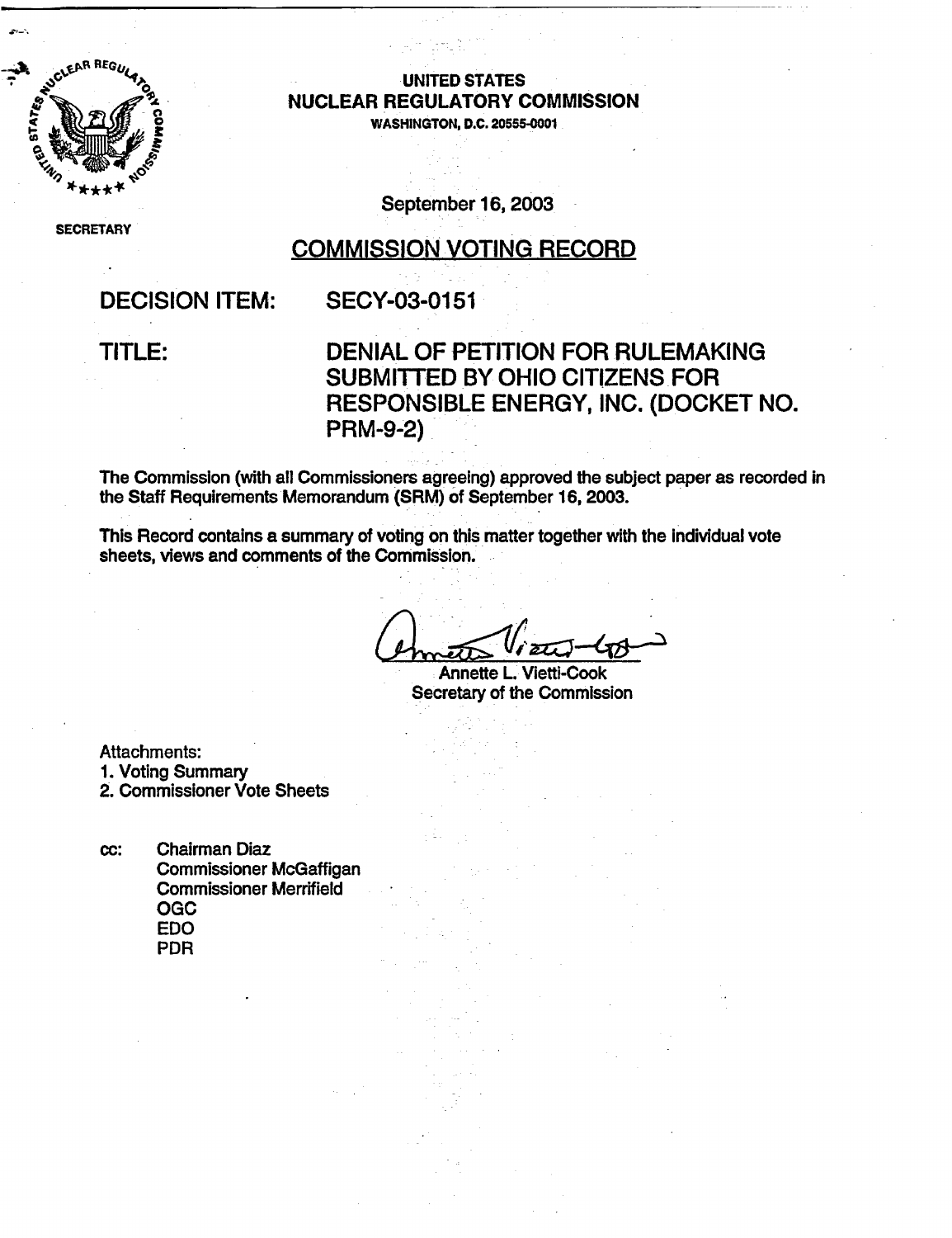### VOTING SUMMARY - SECY-03-0151

्रमे

### RECORDED VOTES

|                         |                           | NOT<br>APRVD DISAPRVD ABSTAIN PARTICIP COMMENTS | <b>DATE</b> |
|-------------------------|---------------------------|-------------------------------------------------|-------------|
| CHRM. DIAZ              |                           |                                                 | 9/9/03      |
| <b>COMR. McGAFFIGAN</b> | X                         |                                                 | 9/3/03      |
| <b>COMR. MERRIFIELD</b> | $\boldsymbol{\mathsf{X}}$ |                                                 | 9/9/03      |

### COMMENT RESOLUTION

In their vote sheets, all Commissioners approved the staffs recommendation and provided some additional comments. Subsequently, the comments of the Commission were incorporated into the guidance to staff as reflected in the SRM issued on September 16, 2003.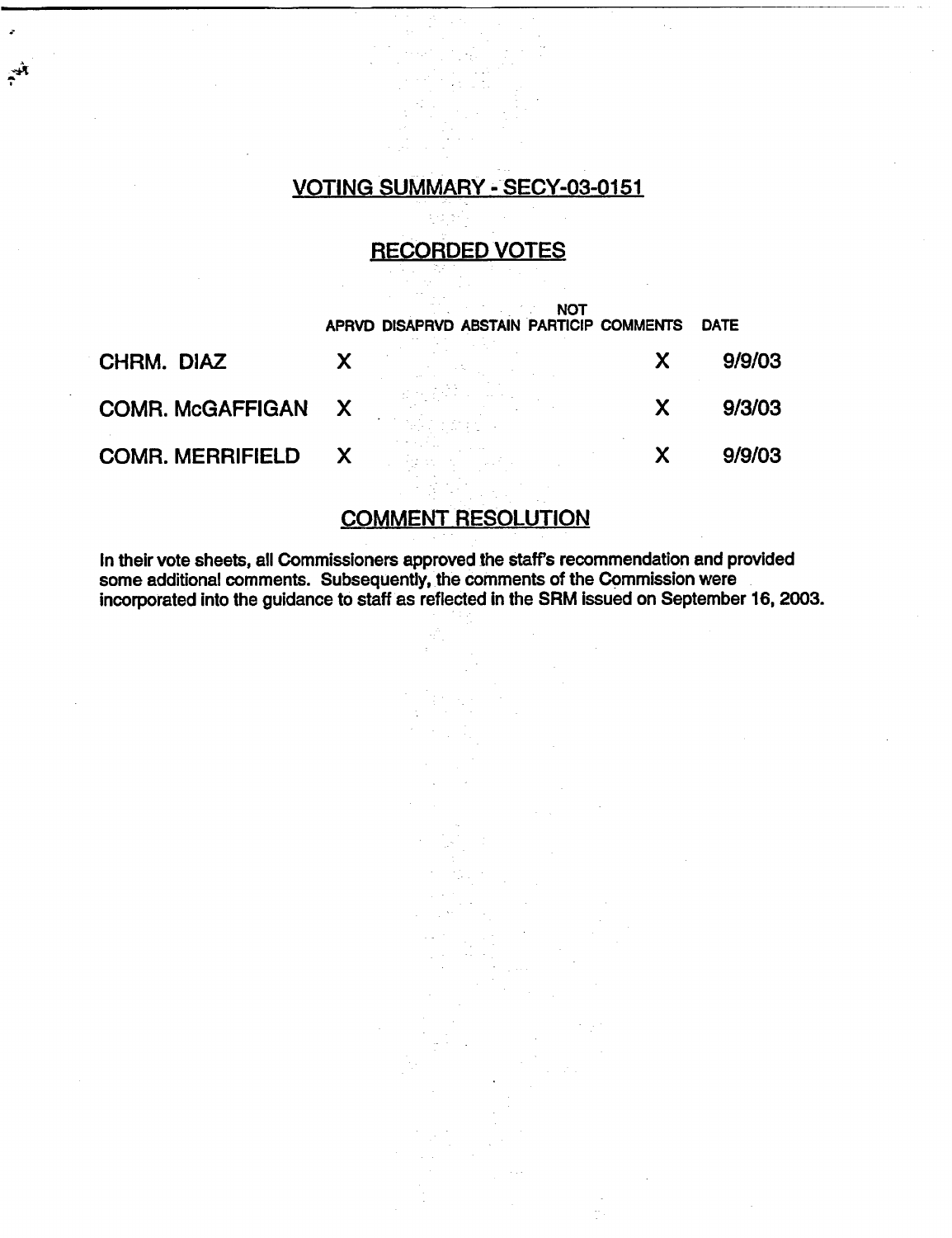## NOTATION VOTE

### RESPONSE SHEET

TO: Annette Vietti-Cook, Secretary

FROM: CHAIRMAN DIAZ

SUBJECT: SECY-03-0151 - DENIAL OF PETITION FOR RULEMAKING SUBMITTED BY OHIO CITIZENS FOR RESPONSIBLE ENERGY, INC. (DOCKET NO. PRM-9- 2)

| w/comments<br>$\frac{XX}{XX}$ Disapproved<br>Approved | Abstain |
|-------------------------------------------------------|---------|
| Not Participating                                     |         |
| <b>COMMENTS:</b>                                      |         |

**SIGN** *Tq I f* /

DATE

Entered on "STARS" Yes  $\times$  No  $-$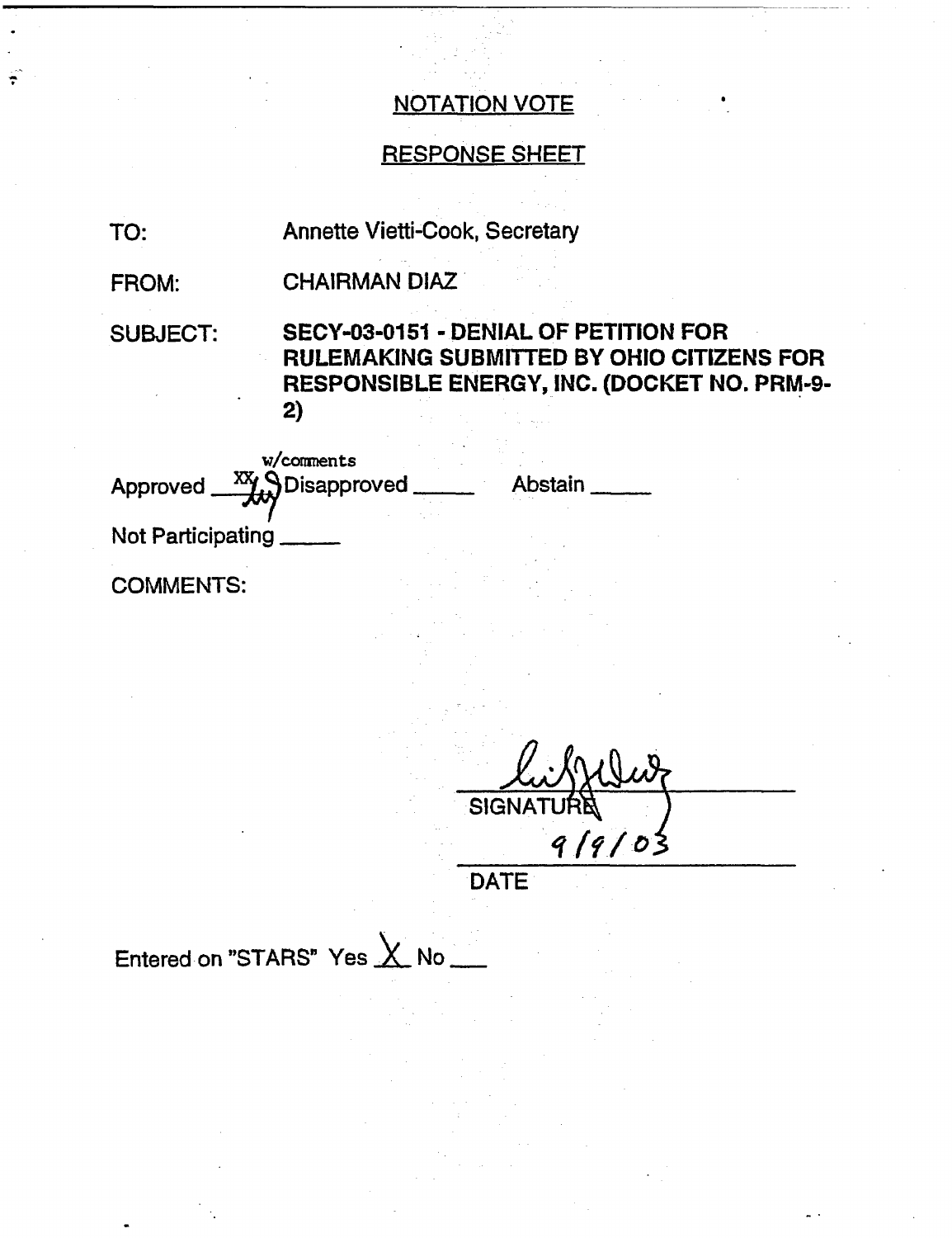#### CHAIRMAN DIAZ'S COMMENTS ON SECY-03-0151

I approve the proposed denial of the petition for rulemaking, subject to the attached edits. Openness in nuclear regulation continues to be an Important component of the way the NRC conducts the public's business, as reflected in many NRC programs and activities. However, I concur that the petition is overly broad and that the proposed action would create significant administrative burdens for the NRC and licensees without a clear and corresponding enhancement of safety.

It appears that a variety of external and internal initiatives over the years have contributed to the long delay in resolving the petition. Nonetheless, I do not find this protracted consideration to be justified. The length of the period between submission and resolution - nearly ten years clearly fails to meet all reasonable expectations. The citizens of Ohio deserved timely action. Clearly, the review of action on pending rulemaking petitions must be more vigorous and every effort must be made to prevent a recurrence.  $\rho$ 

 $\sim$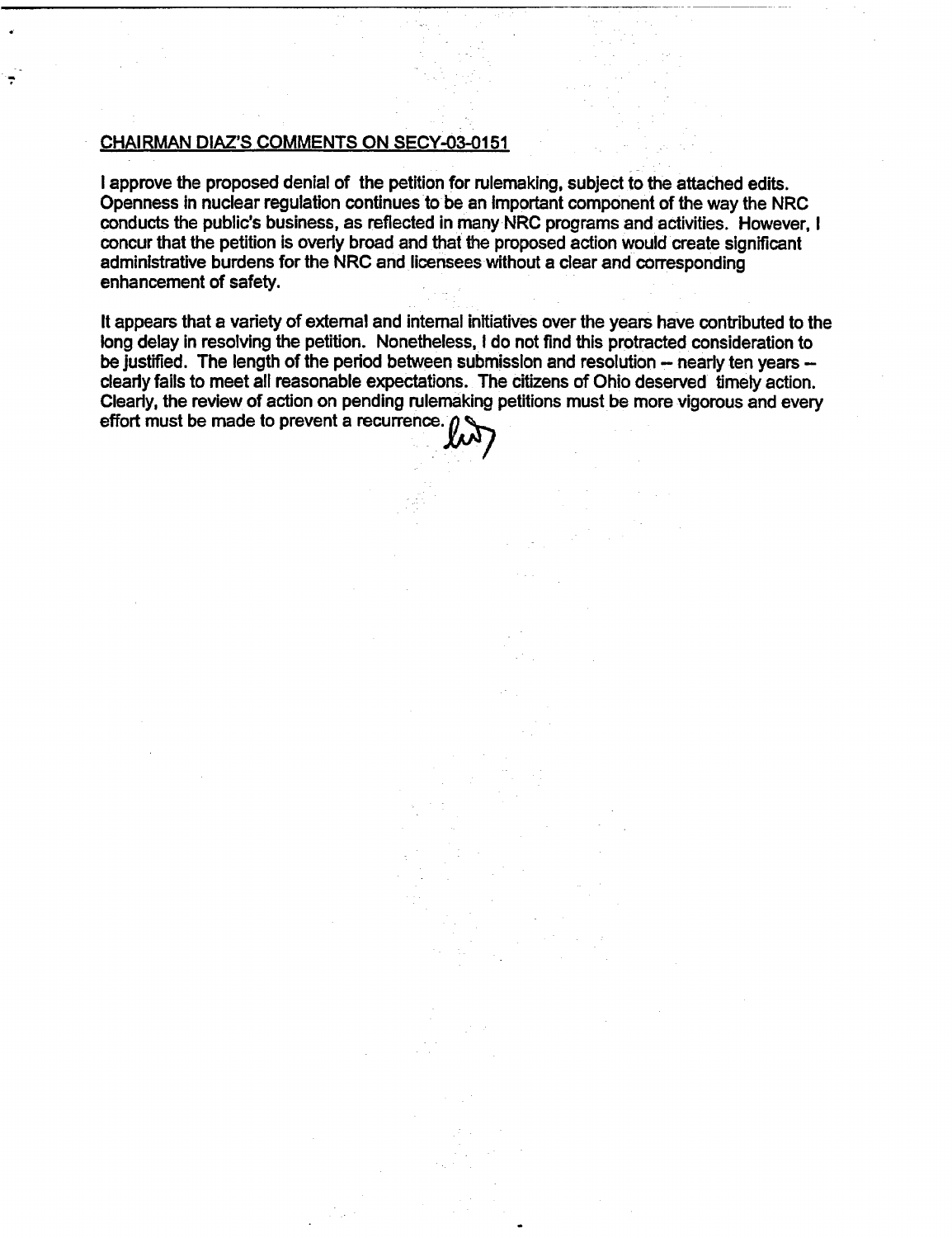practice reduces the amount of information to which the public has access. The Petitioner believes that when NRC proposes to reduce the number of licensee reports required to be submitted to NRC or retained by licensees, NRC should take into consideration that while NRC may have access to these reports or information based on its status as the regulator of the licensee, the public does not because these reports and information will not be placed in the PDR. As a result, the Petitioner contends the public will not be able to participate fully in the regulatory process since the public will not be able to evaluate potential health and safety problems contained In these documents. The Petitioner is concerned that this result will undermine the public's effective participation in NRC's regulatory process. The Petitioner is also concerned that this will restrict the public's effective participation in NRC hearing process as provided for under the Atomic Energy Act of 1954, as amended (AEA). In addition, the Petitioner argues that this result will promote an atmosphere where public distrust of nuclear energy will grow, eroding the public's confidence In NRC's regulatory program and fostering a perception of coziness with the regulated industry.

The Petitioner acknowledged that the primary reason for this petition for rulemaking is not to protect or enhance the public health and safety; rather, it has been designed to ensure effective public participation by extending public access to information in the possession of licensees. To accomplish this, the Petitioner proposes to amend 10 CFR Part 9 to require licensees to provide "any record relevant to NRC-licensed or regulated activities" subject to exemptions necessary to protect certain sensitive information such as personal information, proprietary information, safeguards Information, identity of confidential sources, and classified  $\blacksquare$ information. *(A culsing and streaguest cultive deal* 

Legislative and Executive Branch directives, e.g., the PRA and the Clinton Administration's 1993 National Partnership for Reinventing Government (NPR), were initiated at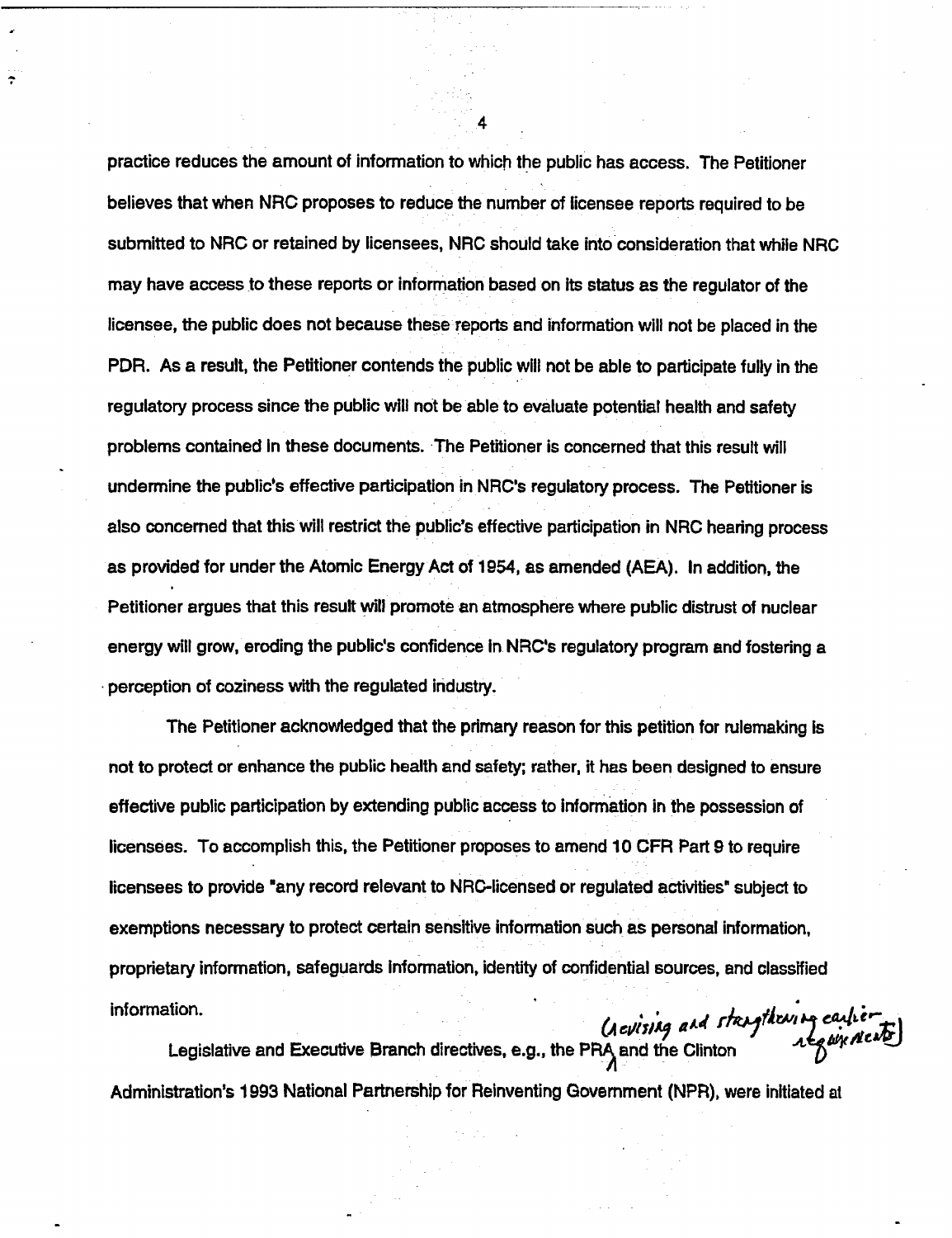been relocated to, other documents that have been submitted (as part of applications or in response to requests for additional information) and are placed in NRC's Public Electronic Reading Room and/or the PDR.

#### Ill. Summary of the Public Comments

The notice of receipt of the petition for rulemaking invited interested parties to submit written comments concerning the petition. The NRC received 27 comment letters and an additional letter responding to those comments from OCRE. Of these, three letters from private citizens and the Clean Water Fund of North Carolina, an environmental group, favored granting the petition. Twenty-four letters opposing the petition were sent primarily by utilities or representatives of utilities such as Nuclear Energy Institute (NEI) and Nuclear Utility Backfitting and Reform Group (NUBARG). Many of the letters contained comments that were similar in nature. The following section summarizes, by issue, the public comments received and provides responses to those comments.

#### Comment 1. Licensee-held Information should not be withheld from the public.

Of those responding in favor of granting the petition, one private citizen peinted out that the petition is justified because it is Illegal and unfair that the public does not have access to licensee-held Information. Another private citizen agreed with that position but pointed out that the petition, as written, is too general with respect to the scope of records covered by the proposal and suggested that the scope be limited to the records used by the licensee to support a docketed submittal (i.e., those records which could have been Included with the submittal). That commentor also noted that any proposed change to 10 CFR Part 9 must not interfere with the handling of licensee-prepared records as proprietary Information. The Clean Water Fund of North Carolina supported the Petitioner's view that limiting public access to information increases public cynicism regarding the regulation of nuclear energy.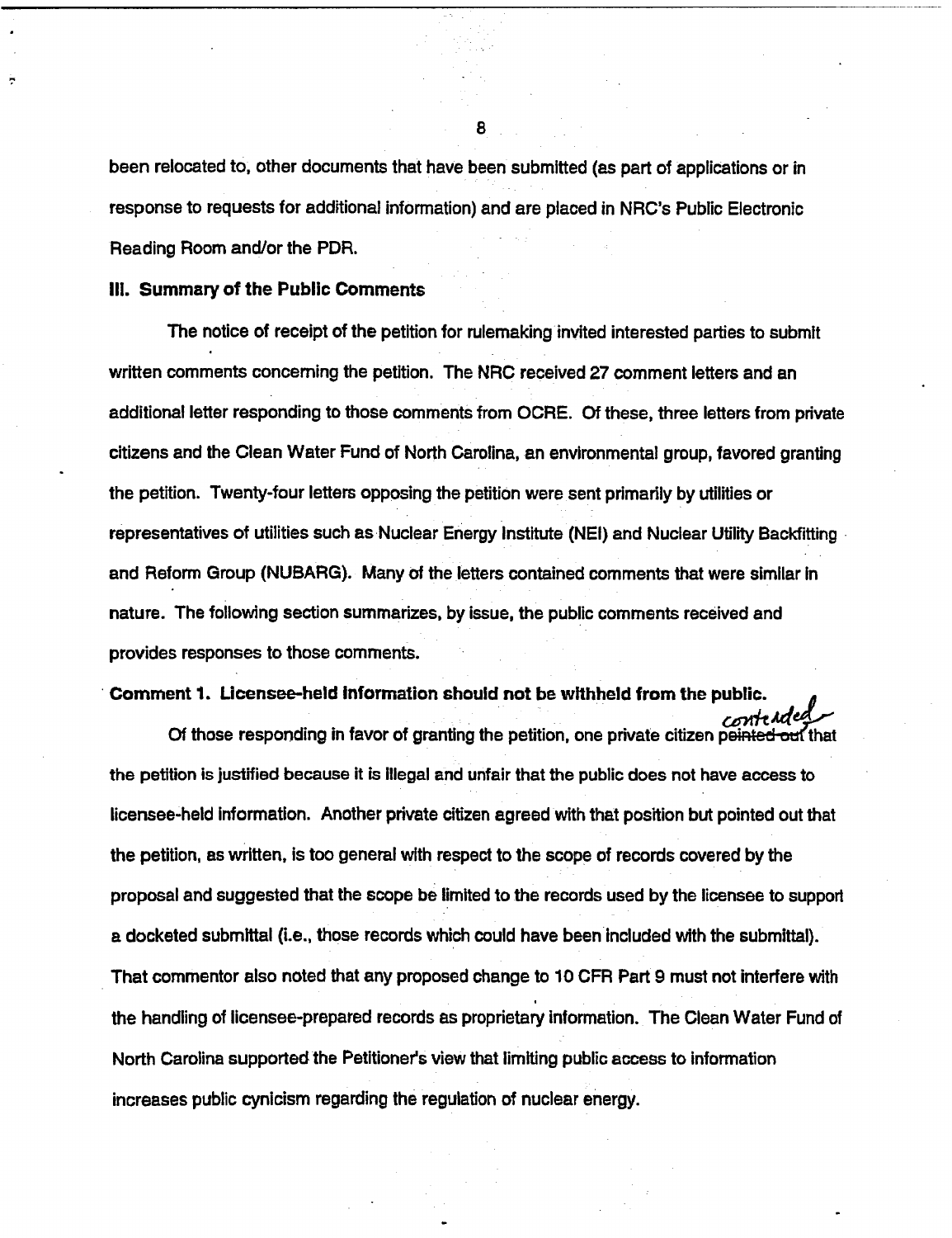### NOTATION VOTE

### RESPONSE SHEET

- TO: Annette Vietti-Cook, Secretary
- FROM: COMMISSIONER MCGAFFIGAN

SUBJECT: SECY-03-0151 - DENIAL OF PETITION FOR RULEMAKING SUBMITTED BY OHIO CITIZENS FOR RESPONSIBLE ENERGY, INC. (DOCKET NO. PRM-9- 2)

| Approved $X$ Disapproved _____ |                   | Abstain |  |
|--------------------------------|-------------------|---------|--|
| <b>Not Participating</b>       |                   |         |  |
| <b>COMMENTS:</b>               | See the help ett. |         |  |
|                                |                   |         |  |
|                                |                   |         |  |

Column MC od3 DAT

Entered on "STARS" Yes X No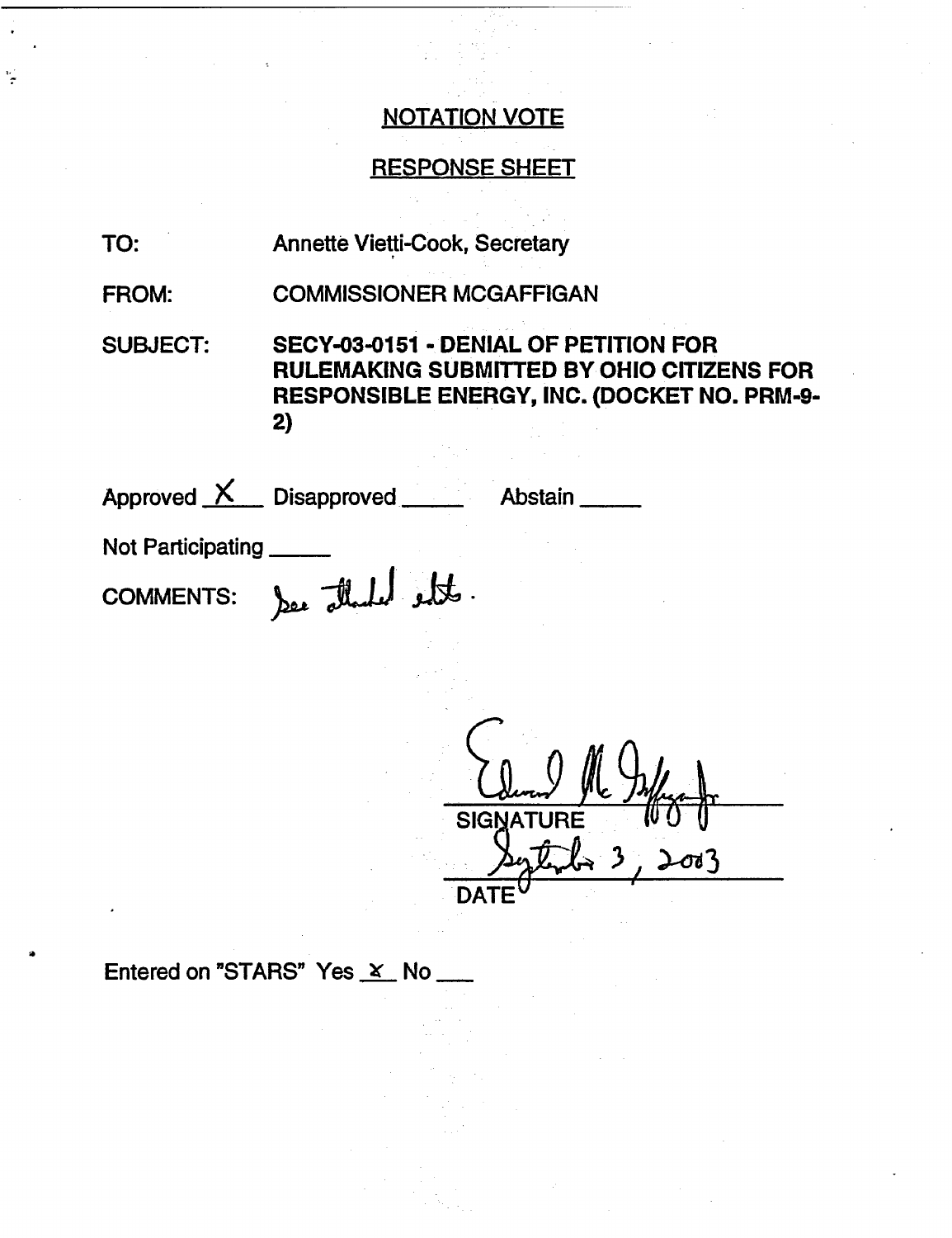practice reduces the amount of information to which the public has access. The Petitioner believes that when NRC proposes to reduce the number of licensee reports required to be submitted to NRC or retained by licensees, NRC should take into consideration that while NRC may have access to these reports or information based on Its status as the regulator of the licensee, the public does not because these reports and information will not be placed in the PDR. As a result, the Petitioner contends the public will not be able to participate fully in the regulatory process since the public will not be able to evaluate potential health and safety problems contained in these documents. The Petitioner is concerned that this result will undermine the public's effective participation in NRC's regulatory process. The Petitioner is also concerned that this will restrict the public's effective participation in NRC hearing process as provided for under the Atomic Energy Act of 1954, as amended (AEA). In addition, the Petitioner argues that this result will promote an atmosphere where public distrust of nuclear energy will grow, eroding the public's confidence in NRC's regulatory program and fostering a perception of coziness with the regulated industry.

The Petitioner acknowledged that the primary reason for this petition for rulemaking is not to protect or enhance the public health and safety; rather, it has been designed to ensure effective public participation by extending public access to Information in the possession of licensees. To accomplish this, the Petitioner proposes to amend 10 CFR Part 9 to require licensees to provide "any record relevant to NRC-licensed or regulated activities" subject to exemptions necessary to protect certain sensitive information such as personal information, proprietary information, safeguards information, Identity of confidential sources, and classified information.

Х.

Legislative and Executive Branch directives, e.g., the PRA and the Clinton Administration's 1993 National Partnership for Reinventing Government (NPR), were initiated at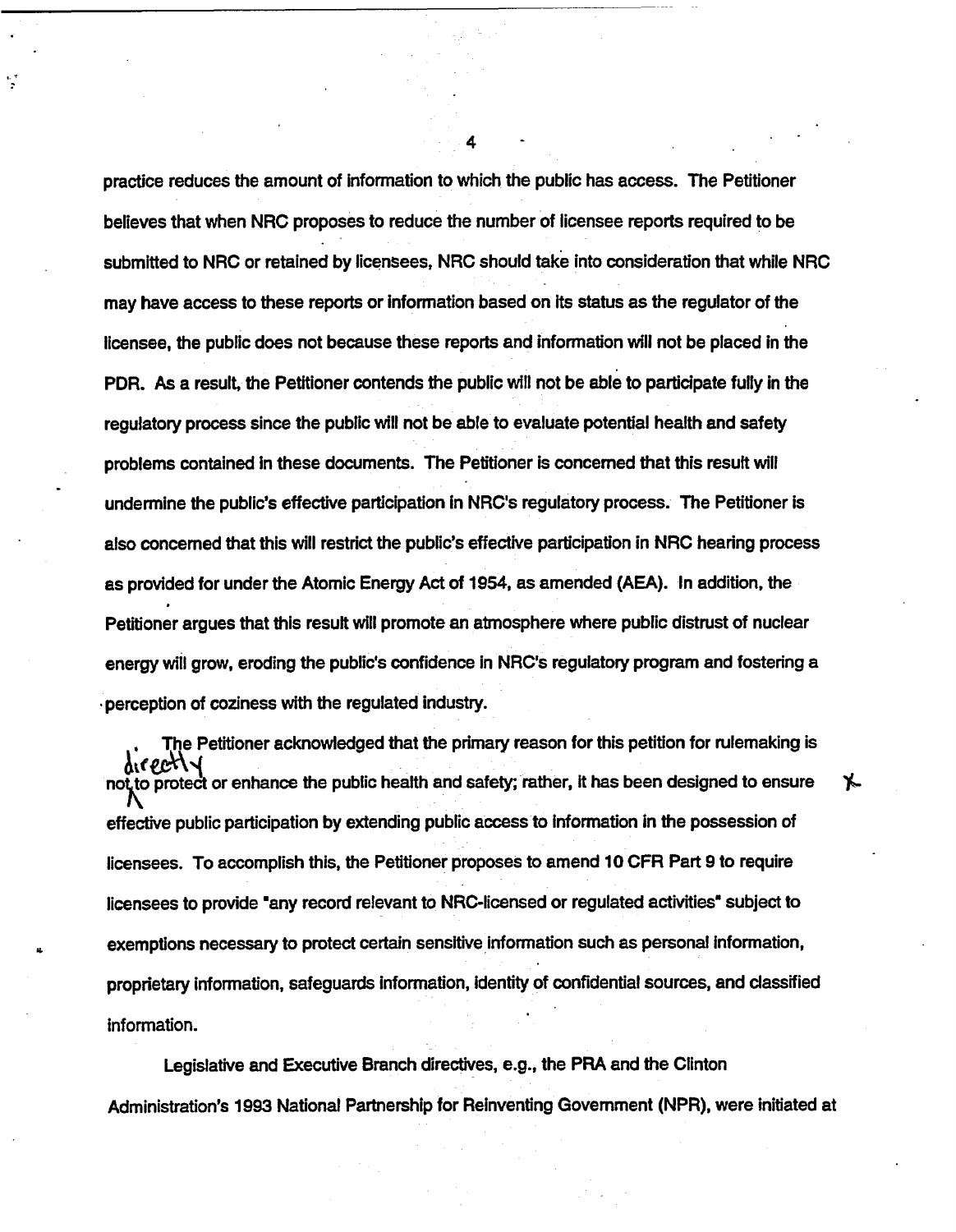approximately the same time that OCRE submitted Its petition to NRC for consideration. These initiatives required federal agencies, including NRC, to move toward a less expensive and more efficient rederal government. Phase 2 of NPR included a directive requiring agencies to focus on core mission competencies and service requirements and to review their current programs to identify areas that could be eliminated, including, among other things, areas that are particularly relevant to OCRE's petition, i.e., deleting obsolete regulations and improving government management of communications technology which included a review of the need for, and use of, various Information collections. The objectives of the PRA include reducing Government-required recordkeeping and reporting requirements, a greater use of electronic technology for operational efficiency and Information dissemination, and a concerted effort, using information technology, to improve government management of information collections.<sup>3</sup>

In addition to these external initiatives, there were ongoing Internal agency initiatives such as the establishment of NRC's Regulatory Review Group which, In 1993, provided a report to the Commission focusing on key areas in which changes In the way the NRC conducted business could significantly reduce stakeholder and NRC costs without adversely affecting the level of safety at operating nuclear power plants. The report recommended moving toward more performance-based requirements and proposed efficiencies in the area of reporting requirements. Based on those recommendations, NRC assessed reporting and recording requirements in order to Identify those requirements which could be reduced in scope or

5

Х

义

This initiative has more recently evolved into the development of E-GOV which uses Improved intemet-based technology to make it easy for citizens and business to interact with the government, saving the taxpayer dollars while streamlining citizen-to-government communications. In 1998, the Government Paperwork Elimination Act (GPEA) (Pub.L. 105- 277) was enacted to, among other things, help citizens gain one-stop access to existing Government information and services and increase Government accountability to citizens.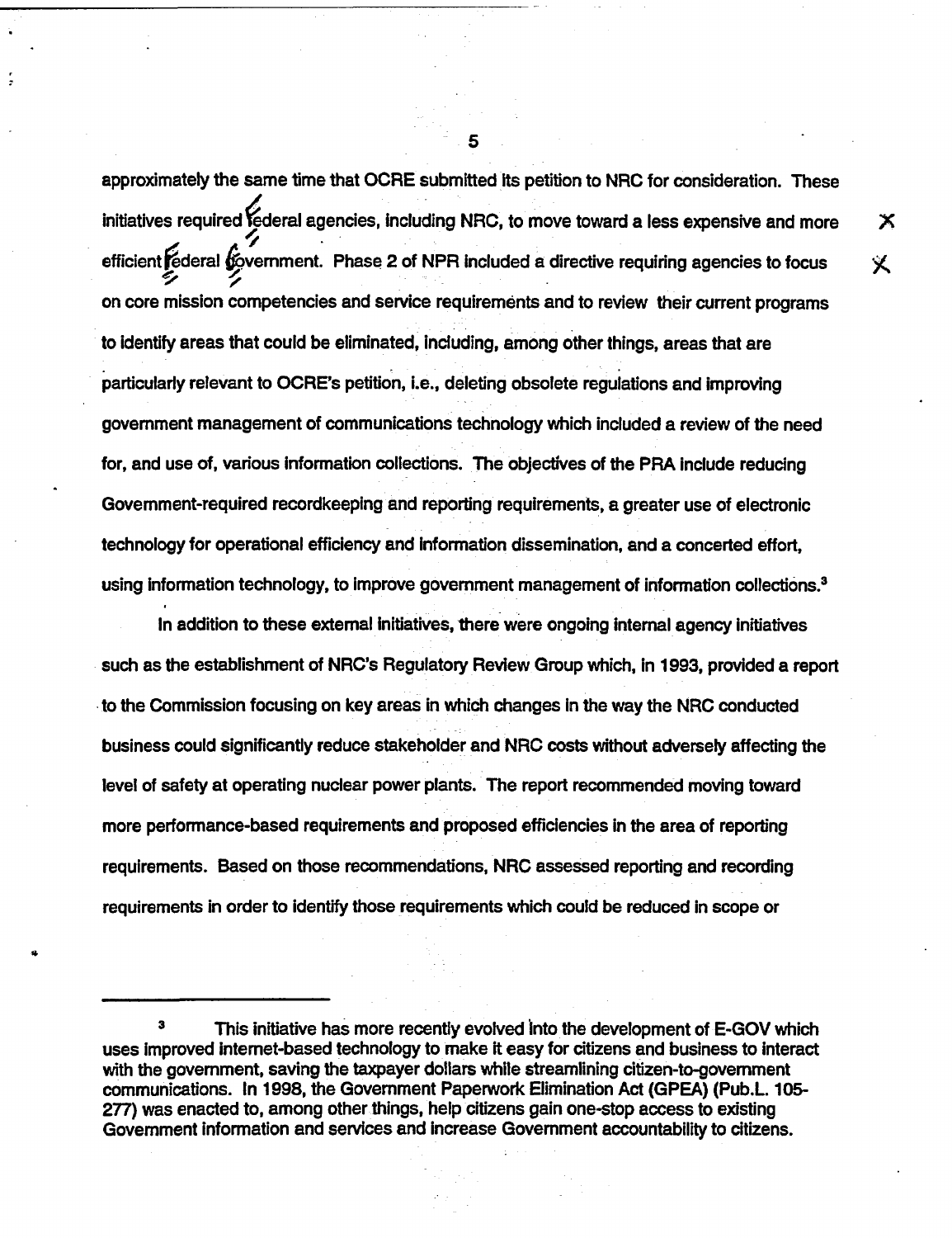and to reduce unnecessary reporting burden, consistent with NRC's needs (e.g., eliminating the reporting design and analysis defects and deviations with little or no risk or safety significance (65 FR 63778-9)).

Subject to the need to protect safeguards and national security-related information, commercial nuclear facility licensing and regulation should be transacted publicly. In that regard, the NRC had made available substantial amounts of information for public review on its website, which since 2000 and the development of its Agency-wide Document Access and Management System (ADAMS) has provided this information in a more searchable form at NRC's Public Electronic Reading Room, i.e., http://www.nrc.gov/reading-rm.html. These documents, which include substantial amounts of information relevant to licensing decisions, e.g., the license application, as well as changes thereto, correspondence between the licensee  $\boldsymbol{\times}$ and NRC,<sup>4</sup> and inspection reports, are available in ADAMS and continue to also be available in the PDR. NRC also has a comprehensive set of reporting requirements which have had the benefit of public comment and have been promulgated in accordance with the Administrative Procedure Act after careful consideration as to whether NRC needs to obtain licensees' records and information to carry out NRC's public health and safety responsibilities. The Petitioner has and information to carry out three plants nearly and safety responsibilities. The Feutoner has<br>  $-$  **the process** by which NRC decemberated ⊁ for rulemaking are these which NRG has determined are unnecessary for NRC to possess in ★ make requistory decisions that order to protect the public health and safety, or has determined may be kept onsite at licensees' facilities for NRC inspection purposes but are not required to be submitted to NRC. In addition, much of the information which is of interest to the Petitioner and being retained onsite by licensees may also be available to members of the public because it is contained in, or has

乂

<sup>4</sup>Although the terrorist attacks of September 11, 2001, led to the NRC's decision to remove material from its website, the agency, after conducting a deliberate and systematic review of that material, has now restored most of the material to the website.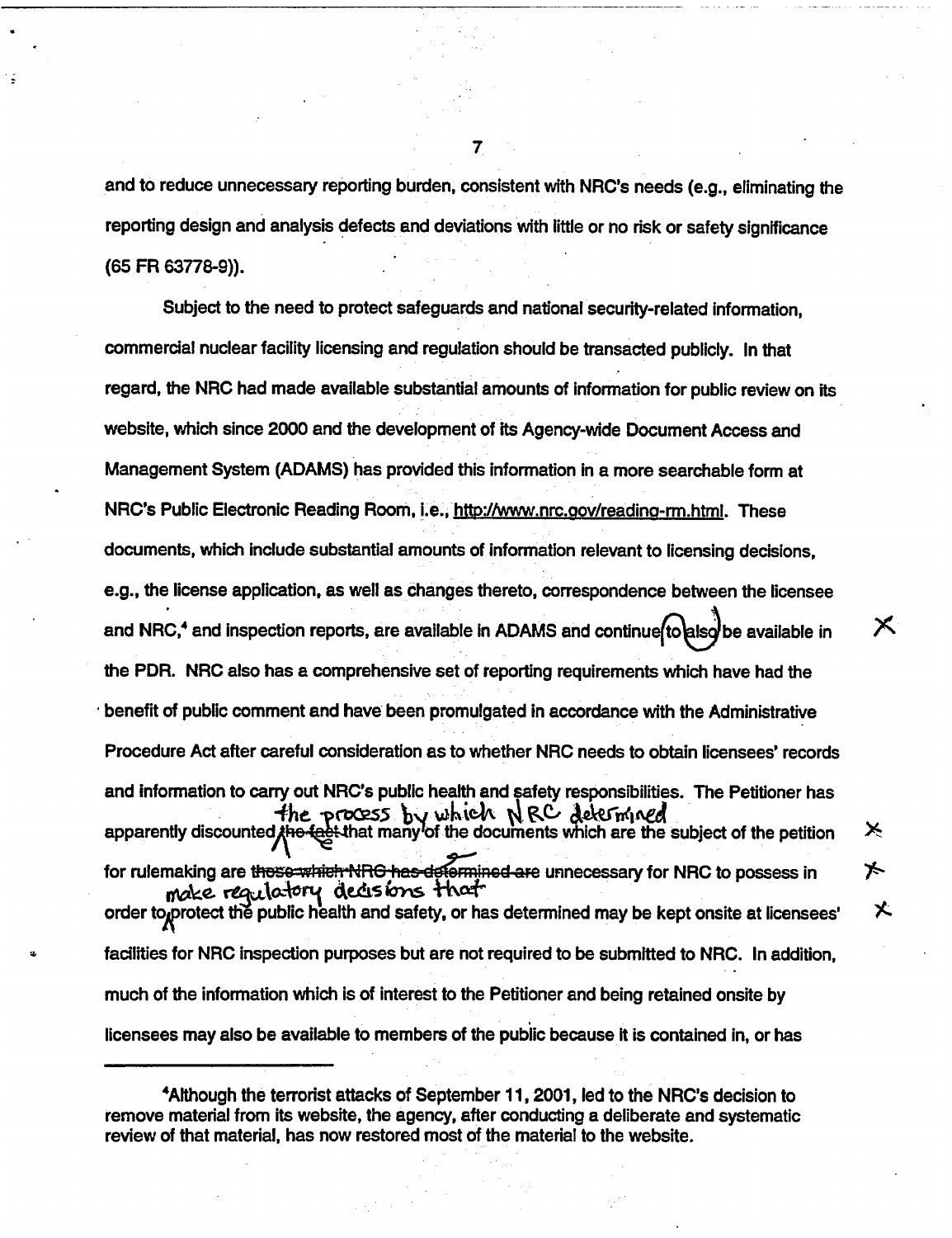been relocated to, other documents that have been submitted (as part of applications or in response to requests for additional information) and are placed in NRC's Public Electronic Reading Room and/or the PDR.

#### Ill. Summary of the Public Comments

The notice of receipt of the petition for rulemaking invited interested parties to submit written comments concerning the petition. The NRC received 27 comment letters and an additional letter responding to those comments from OCRE. Of these, three letters from private citizens and the Clean Water Fund of North Carolina, an environmental group, favored granting the petition. Twenty-four letters opposing the petition were sent primarily by utilities or representatives of utilities such as Nuclear Energy Institute (NEI) and Nuclear Utility Backfitting and Reform Group (NUBARG). Many of the letters contained comments that were similar in nature. The following section summarizes, by issue, the public comments received and provides responses to those comments.

#### Comment 1. Ucensee-held Information should not be withheld from the public.

Of those responding in favor of granting the petition, one private citizen pointed out that the petition is justified because it is illegal and unfair that the public does not have access to licensee-held information. Another private citizen agreed with that position but pointed out that the petition, as written, is too general with respect to the scope of records covered by the proposal and suggested that the scope be limited to the records used by the licensee to support a docketed submittal (i.e., those records which could have been included with the submittal). That commentor also noted that any proposed change to 10 CFR Part 9 must not interfere with the handling of licensee-prepared records as proprietary information. The Clean Water Fund of North Carolina supported the Petitioner's view that limiting public access to information increases public cynicism regarding the regulation of nuclear energy.

Χ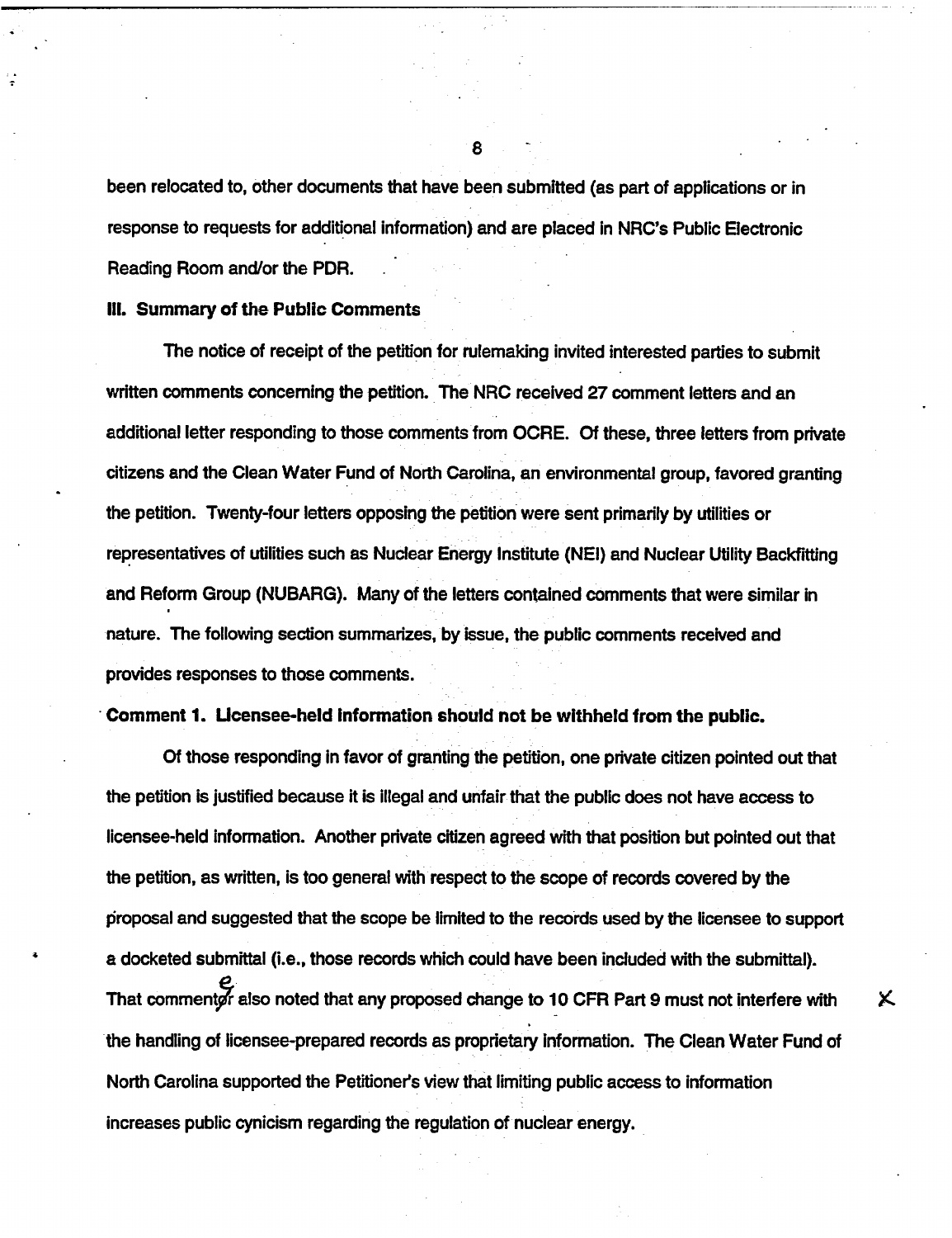NRC Response:

does

NRC is not preventi<del>ng</del> or limiting public access to licensee-held information necessary<br>requi*er* of for NRC to fulfill its, mission to protect public health and licensing decisions. Applicants for an NRC license and licensees provide this information to NRC under the agency's requirements, See, e.g., 10 CFR 30.6, 30.32 and 10 CFR 50.4, 50.33, 50.34, 50.90, which set out certain NRC license application requirements; 10 CFR 50.72 and 50.73, which require nuclear power reactor licensees  $\mathbf t$  dimmediately hotify NRC when certain conditions arise, followed by written event reports; and, licensee reports sent in response to NRC requests for additional information as part of a specific licensing or regulatory action. This information is submitted on the docket for the particular licensee and, except when It contains safeguards, personal information or other information that may be protected from public disclosure under 10 CFR 2.790, is placed in the PDR where it is available for public inspection and copying<sup>5</sup> and, in most instances, is available in electronic form through NRC's Public Electronic Reading Room, discussed above. In this way, the public has access to very large amounts of relevant licensee information. In addition, NRC allows licensees to retain specified records onsite for inspection purposes. Although NRC has the right to access these records or obtain them permanently, NRC has determined that it Is not necessary, under most circumstances, for licensees to submit this information to NRC. To require the submission of information and documents beyond those that NRC determines it needs to have submitted for its regulatory function would be contrary to the objectives of the PRA. Finally, general information held by a licensee but not required to be retained or submitted for NRC's regulatory purposes Is the property of the licensee. Absent an NRC determination that such information must be submitted to NRC in order for NRC to carry

9

X

У

<sup>5</sup>NRC has restored access to a large volume of licensing and regulatory materials that were removed from its website and PDR for review and screening following the September 11, 2001 terrorist attacks on the World Trade Center and the Pentagon.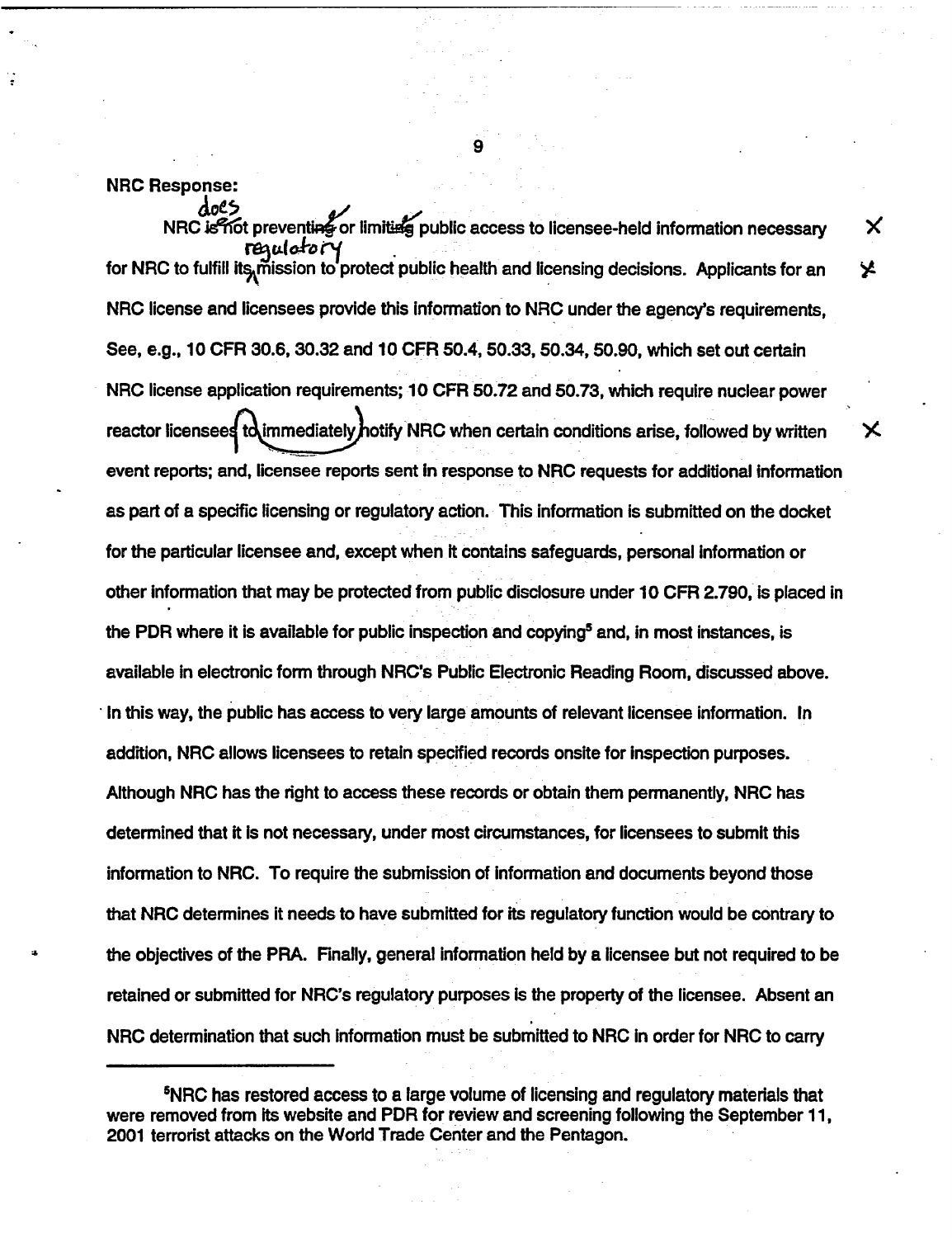out its statutory and regulatory obligations, the AEA does not provide NRC with the authority to require that licensees provide such information to a third party.

Х

Comment **2.** The petition **would, in effect, modify the FOIA without Congressional** action.

Several of the commentors endorsed NEI's comment that the proposed petition for rulemaking would expand the NRC's current requirements for granting public access to licensee documents. They believe that the proposed rulemaking, without Congressional action, would modify the FOIA by making the statute applicable to entities other than government agencies and to records other than those within a government agency's control. In addition, most commentors believe that the petition challenges the Congressional delegation of authority to the NRC by giving access to almost all of a licensee's internal documents, including those which the NRC has determined can be retained onsite, as well as those which NRC believes are unnecessary for it to possess or obtain access to In order to protect the public health and safety.

#### NRC Response:

NRC believes the requested amendment Is overly broad and, if granted, would allow access to almost all of a licensee's Internal documents including drafts and other documents without a showing of need. The petition requests access to "any record relevant to NRC licensed or regulated activities held by a possessor." In the context of NRC regulation, a very broad range of licensees' records may arguably be "relevant' to NRC activities. OCRE's petition relies heavily on NRC's authority under the AEA to access and, if It chooses, obtain permanent custody of such records. Section 1610. of the AEA, for example, provides NRC with the authority to require reports and recordkeeping, and to require licensees to maintain these documents for inspection purposes, for specified activities and studies, and activities under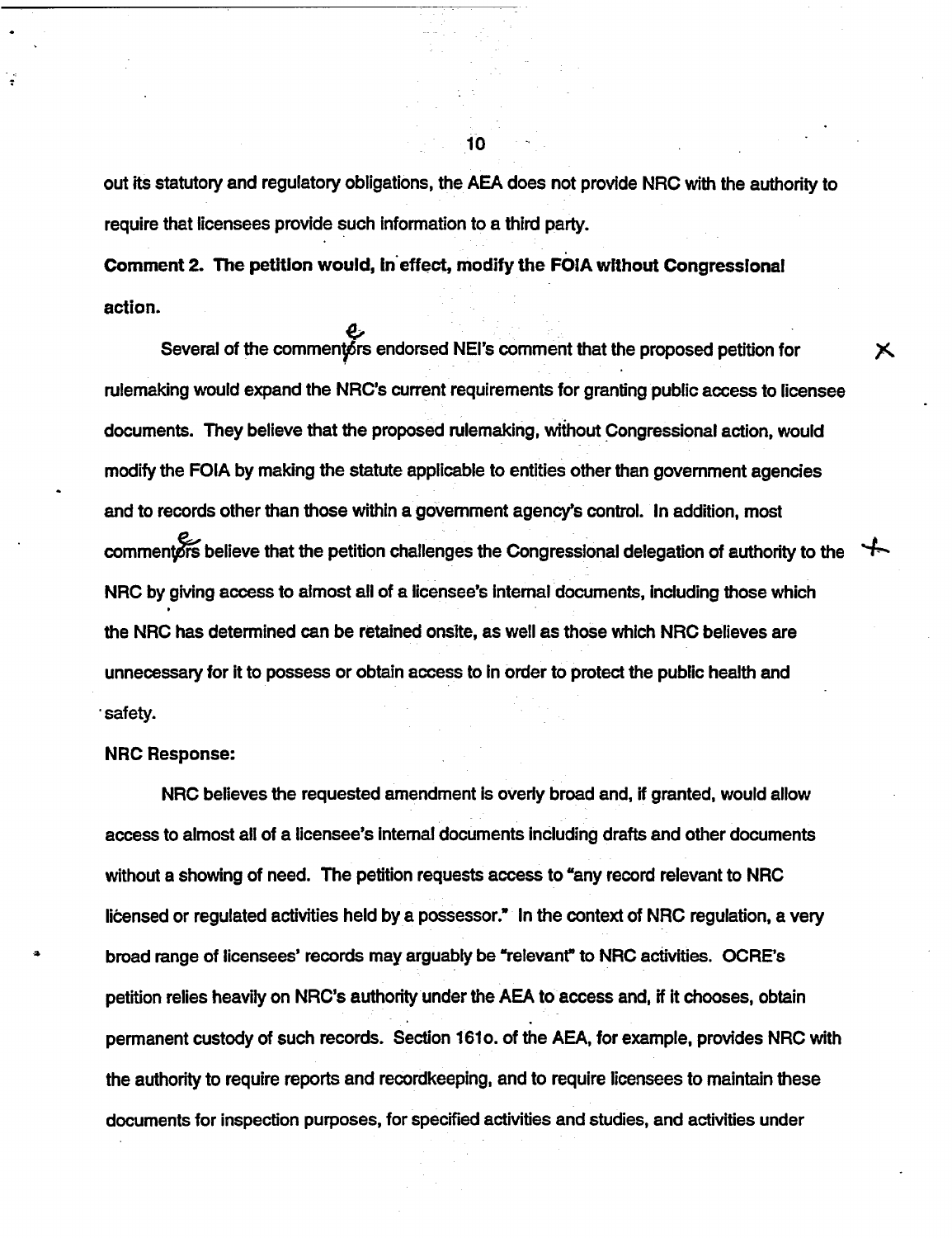licenses issued pursuant to the AEA, "as may be necessary to effectuate the purposes of" the AEA.

When in the possession and control of NRC, documents become "agency records," and, in accordance with FOIA and the agency's regulations, such documents are available for public inspection and copying upon request by any person. The petition, If granted, would arguably amount to an unprecedented and legally questionable extension of the FOIA by granting access to private documents of regulated entities that are not "agency records" (as defined in the PRA) and are not required for NRC regulation and licensing. The FOIA applies to every record which an agency has, In fact, obtained; and not to documents which merely could have been obtained. The United States Supreme Court considered this issue in Forsham v. Harris, 445 U.S. 169 (1980), and concluded that Congress could not have Intended FOIA to embrace documents that the  $\epsilon$  deral  $\epsilon$  overnment has the right of access to, as this would include an extraordinarily large amount of private documents.

#### **Comment** 3. There are many administrative **costs** associated with Information requests.

Χ

Comment~rs stated that there are many administrative costs associated with information **X** requests. Most commenters believe that since the subject of a request does not have to be  $\times$ well defined, nor is a stated purpose for the search required, it is likely that many licensees would have to create or recreate their filing systems at a substantial cost to accommodate broad requests. This cost would, in turn, be passed on to consumers. One comment  $\vec{F}$ , the  $\times$ Mayo Clinic, stated that "the petition would result in increased licensee efforts and costs with no benefit nor increase In safety for society. These additional costs would need to be passed on to customers who would gain nothing. In particular, medical licensees would be forced to pass these costs onto patients while at the same time reacting to federal health care initiatives to reduce costs.' One licensee (Commonwealth Edison) estimated that any one request costs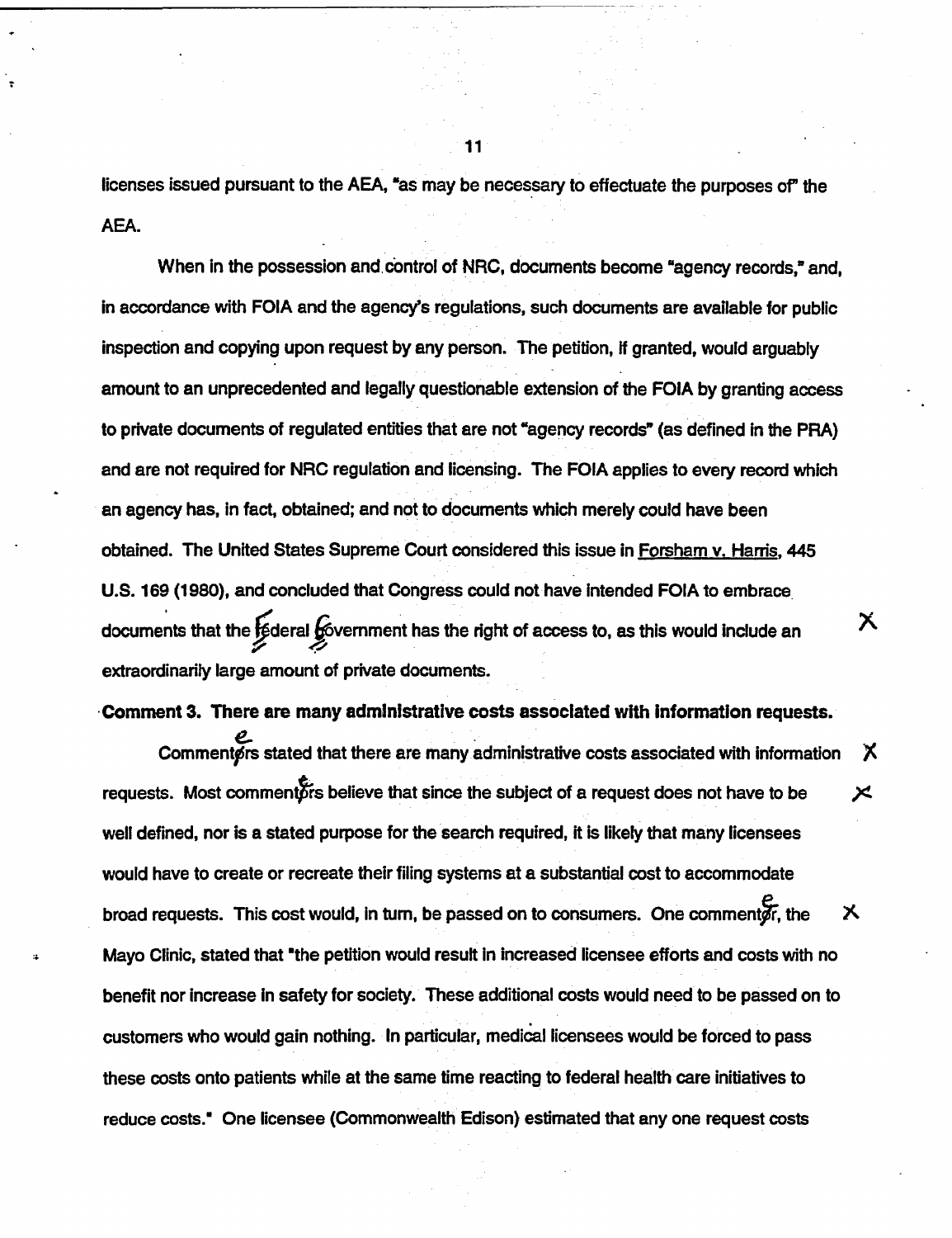anywhere from \$1,500 to \$3,000, and would clearly require dedicated resources to this proposed effort.

#### NRC Response:

NRC agrees with the general comments and assertions that the requirements proposed by the Petitioner would result in some, possibly substantial, administrative costs for licensees to respond to requests for documents. A licensee's process would likely include provisions for: 1) receipt, acknowledgment, and tracking of the request; 2) evaluation of the request to determine if It will require a document search effort, and, If so, the nature and scope of the search; 3) conducting a search including Interactions with document custodians; 4) reviewing collected materials and screening for "relevance" or other bases for non-disclosure such as trade secrets or privileged information; and 5) reproduction and transmittal of responsive documents. Since the documents which can be requested are "any record," there are likely to be significant administrative burdens and costs for locating and compiling the requested information for reproduction. The cost could Include dedicating personnel to this task. In addition, unlike the FOIA, the petitioner's proposal does not provide for the recovery of the costs associated with searching and reviewing documents.

Granting the petition could adversely Impact the effectiveness of NRC by increasing the burden on the Commission's adjudicatory activities without a corresponding enhancement of safety. The appeal process provided by this petition would require AJs to be called upon to determine if a record can be the subject of a request, if reproduction fees are reasonable, and if the licensees' responses are timely. The proposal would strain the existing resources of the Atomic Safety and Ucensing Board Panel. It might also necessitate seeking additional resources for NRC which might be difficult to obtain In the absence of a safety justification. The ಳುಗ petition does not provide for effective Commission oversight of the AJs that is afforded other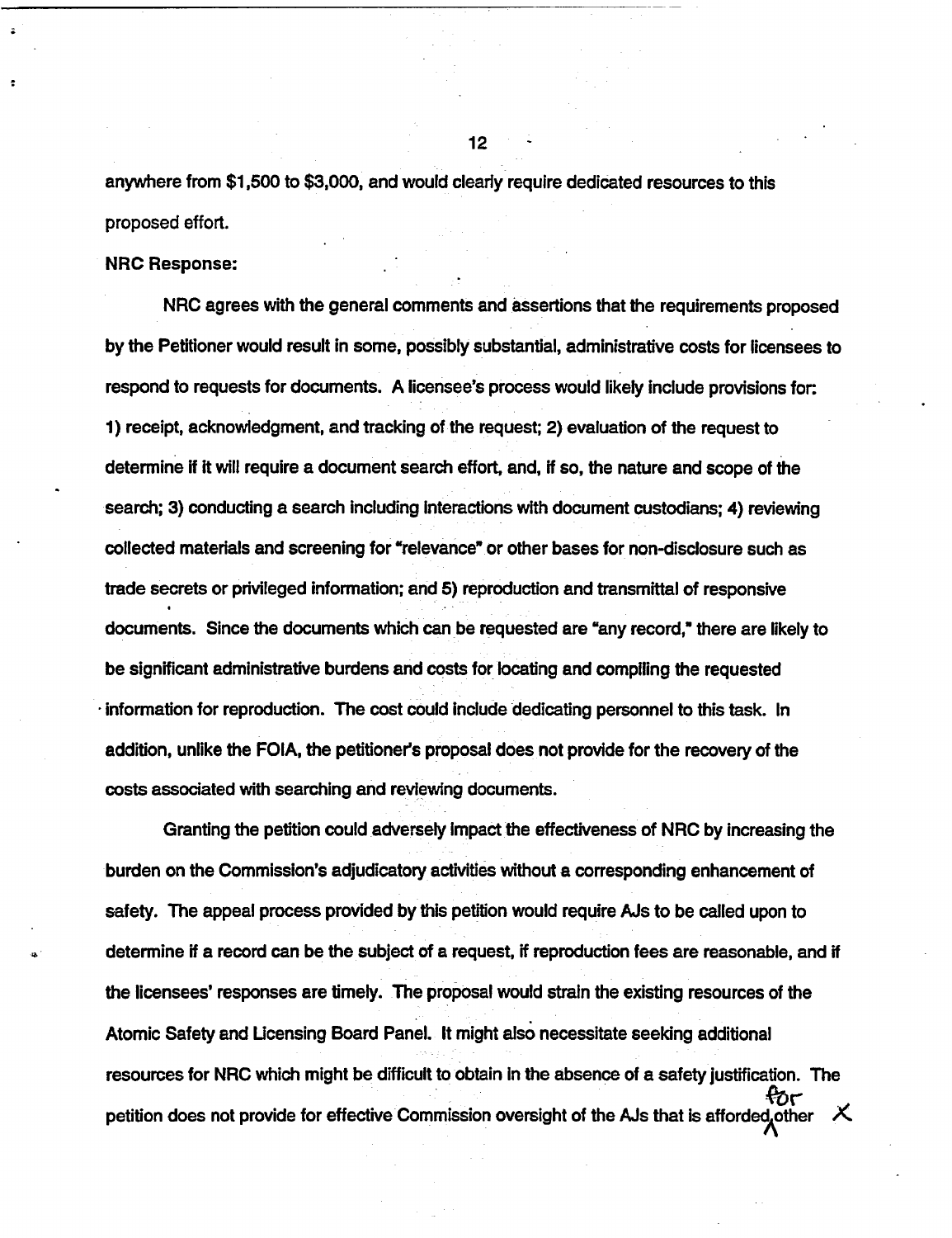adjudicatory matters; Indeed, the Petitioner's proposal that the AJs' decisions would be final and would not be appealable or subject to review by the Commission, undermines the Commission's ability to effectively monitor and administer its adjudicatory processes. The Commission's regulations require licensees to provide full disclosure of information that NRC has determined is necessary for it to fulfill its mission to protect the public health and safety. OCRE's petition does not explain how its proposed document access and appeal process would enhance NRC's ability to accomplish that mission.

Comment 4. OCRE has not provided a specific purpose for the Information other than wanting access to **it.**

Several commenters stated that OCRE has not provided any specific reason for needing  $\chi$ . to review the onsite information it is requesting other than its belief that the public should have access to this Information. The Petitioner has pointed out that the requested access is not directly for protection of the public health and safety. The commenters' criticisms further  $X$ -questioned whether OCRE is not casting public citizen groups into the role of providing oversight of NRC's regulatory program.

#### NRC Response:

NRC recognizes the important contribution the public makes to NRC's regulatory process. To facilitate public Involvement, NRC has developed more effective and efficient methods of providing information to the public in order that the public can be more fully informed on the licensing and regulatory process and Issues associated with these activities. With the improvement of communication technology since the submittal of OCRE's petition, NRC has developed ADAMS, as discussed above, that provides access to documents relevant *Hig. website with* to its licensing decisions, as well as additional links containing information regarding the regulation and management of nuclear facilities and materials to facilitate public participation in

Χ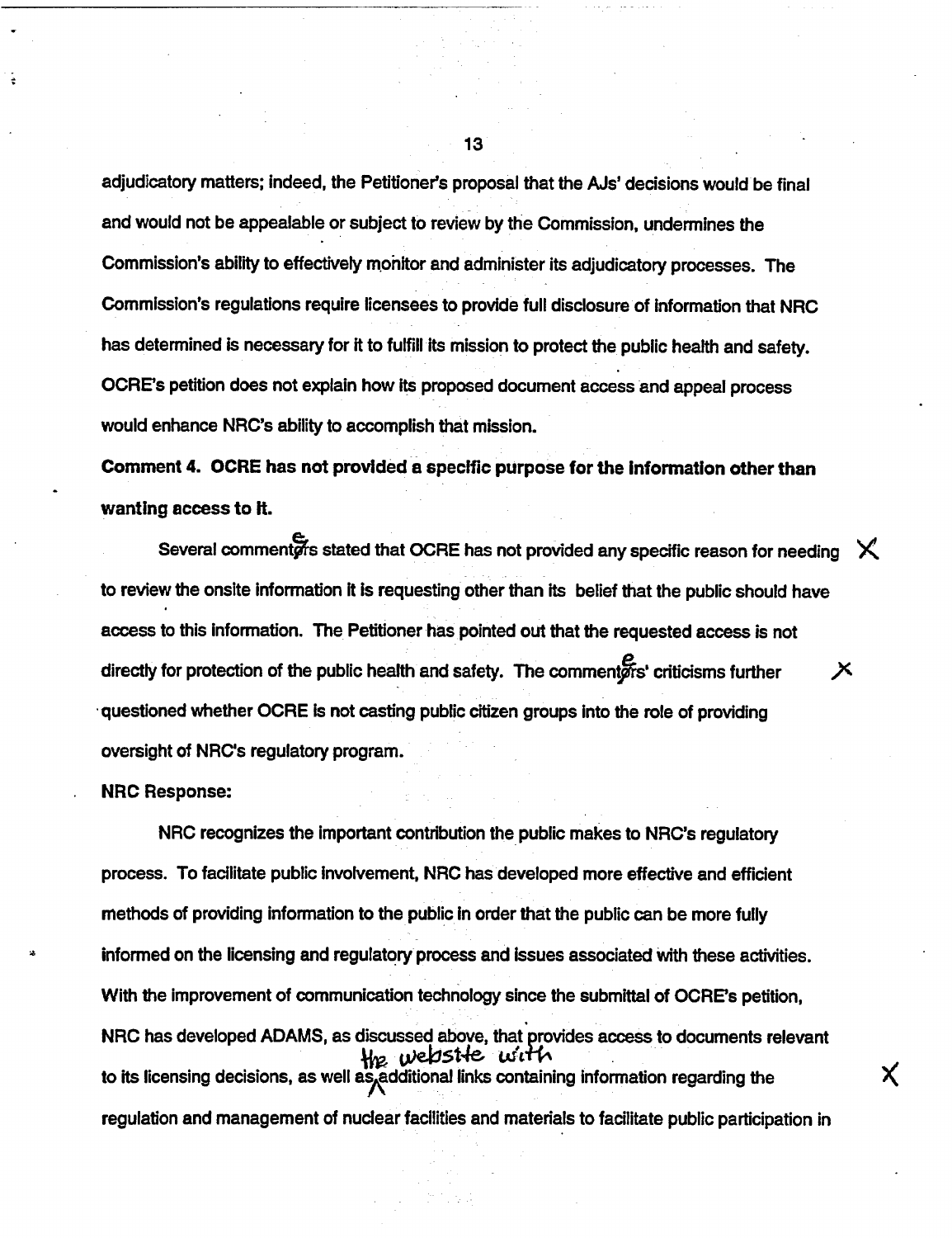hearing procedures in 10 CFR Part 2,<sup>6</sup> NRC strongly disagrees with the Petitioner's assertion that without the proposed rule, the public's effective participation in NRC's hearing process will be restricted.

Comment **5.** The petition could have a negative Impact on the public health and safety.

 $\boldsymbol{\times}$ 

Χ.

Several commenters pointed out that the petition for rulemaking could actually have a negative effect on public health and safety by producing a chilling effect on the development of utilities' self-assessments (which have been promoted by NRC) because the utilities fear that such documents could be used for purposes other than that for which they were intended. NRC Response:

NRC agrees It is possible that granting the petition could discourage licensee self-assessment. NRC agrees that providing access to draft and other preliminary documents may have a chilling effect and discourage employees of licensees from documenting information that may be perceived as adverse to their employers, resulting in less candid and frank self-assessments and 'lessons learned" analysis. It should be noted that NRC encourages self-assessments and licensee-initiated corrective actions and NRC would not want to impose unnecessary requirement that discourage these activities.

Comment 6. Some Information now being retained by licensees Is still available to members of the public through reports to the NRC which are placed In the NRC's Public Document Room.

One commentor, Westinghouse Electric Corporation, pointed out that in each case provided by OCRE, "there is voluminous information in the possession of the NRC and hence

"The NRC has proposed changes to the adjudicatory process 66 FR 19610 (April 16, 2001). The proposed changes would not affect the access to documents and information currently provided to the public.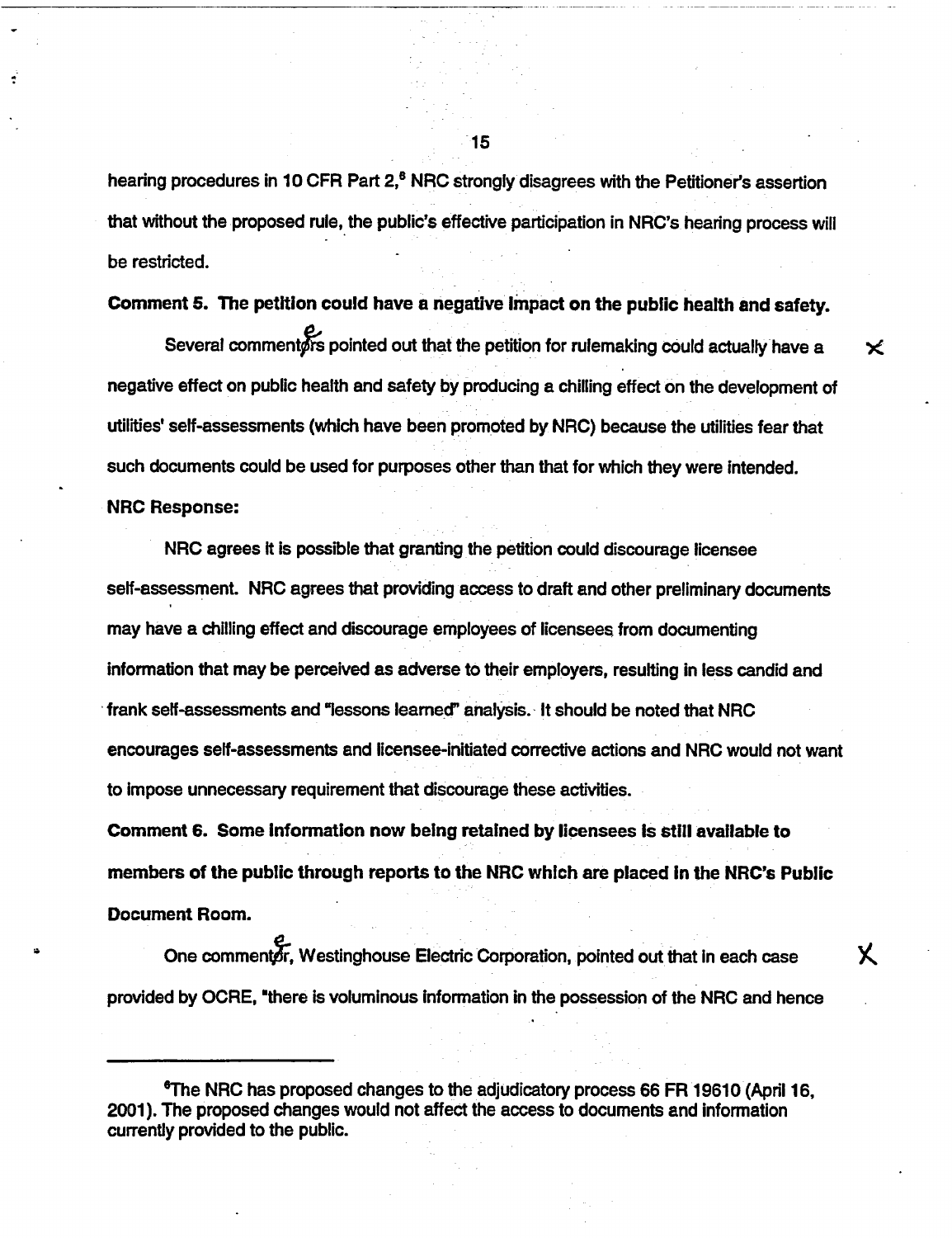publicly available... Westinghouse took the examples provided by OCRE where documents are now being retained onsite, and pointed out where the information that is being retained onsite is still being provided in other records that are sent to NRC and, thereafter, placed in the PDR.

Another commentor, BG&E, responded to OCRE's appraisal of the current situation, by  $\chi$ pointing out that approximately 90% of the information that It will take out of its technical specifications will be transferred to publicly available documents, such as the Updated Final Safety Analysis Report and the Quality Assurance Plan, and the remaining 10% will be transferred to more appropriate, publicly available documents which are controlled by existing regulations.

#### NRC Response:

NRC agrees with the commenters that information retained on site often is provided in  $\times$ other records that are sent to NRC. Although some of this material may have been removed from its website and PDR after the terrorist attack of September 11, 2001, NRC has restored access to a large volume of licensing and regulatory materials that were removed.

Comment 7. OCRE is mischaracterizing the 1989 Rules of Practice and overstating the effects of not having access to the records sought

OCRE stated that without sufficient factual Information to support admission of contentions, petitioners will never become interveners and will never have the right to discovery However, while the Rules of Practice will preclude a contention from being admitted where an intervener has no facts to support its position and NRC hearing practice does not permit discovery to frame contentions, allowing access to "any record relevant to NRC-licensed or regulated activities held by a possessor," would allow, as several commenters

メ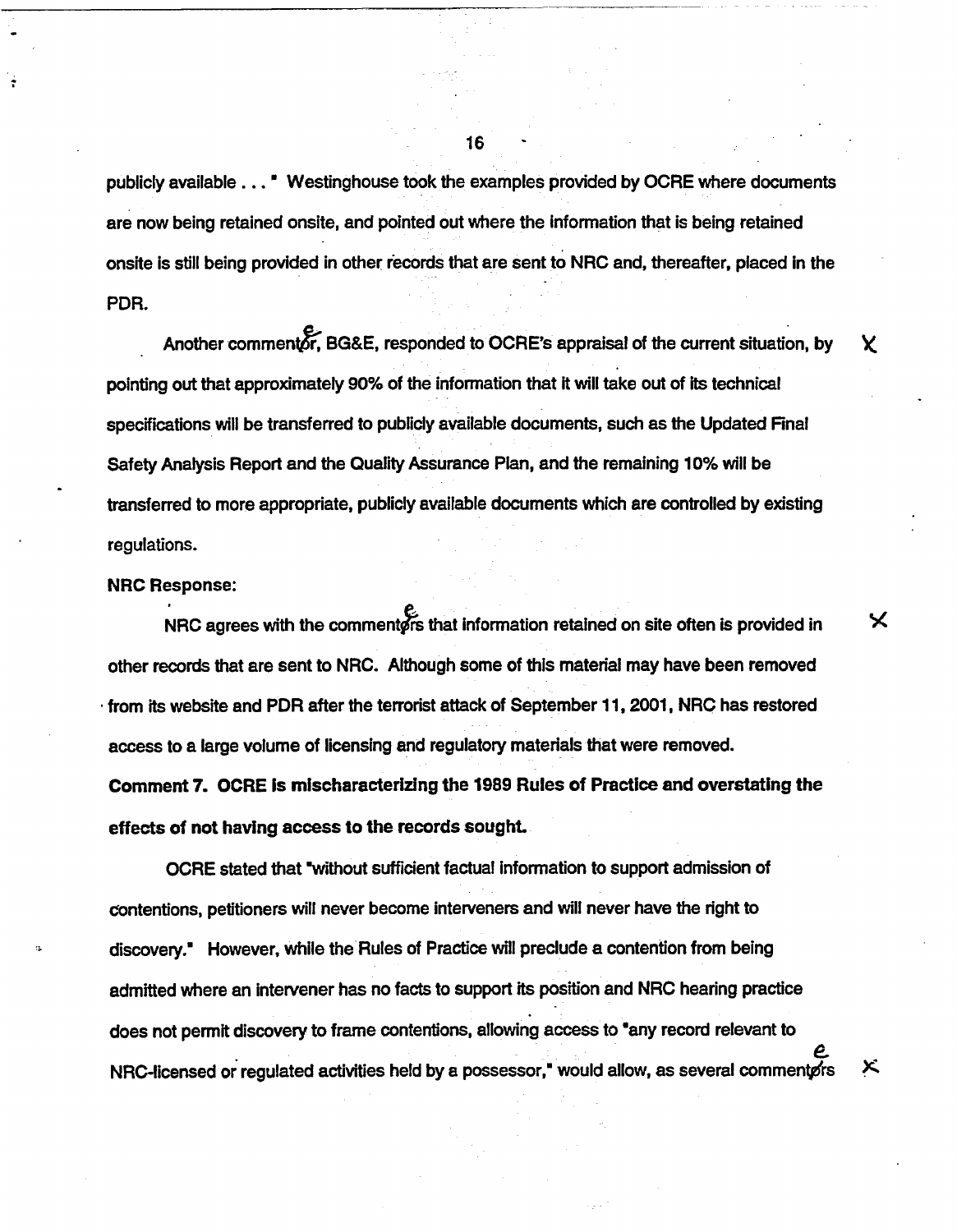### NOTATION VOTE

### RESPONSE SHEET

- TO: Annette Vietti-Cook, Secretary
- FROM: COMMISSIONER MERRIFIELD

SUBJECT: SECY-03-0151 - DENIAL OF PETITION FOR RULEMAKING SUBMITTED BY OHIO CITIZENS FOR RESPONSIBLE ENERGY, INC. (DOCKET NO. PRM-9- 2)

| Approved <u>V</u> Disapproved | Abstain.    |
|-------------------------------|-------------|
| Not Participating             |             |
| <b>COMMENTS:</b>              |             |
| See atta                      |             |
|                               |             |
|                               |             |
|                               |             |
|                               |             |
|                               | ΄9.         |
|                               | <b>DATE</b> |
|                               |             |

Entered on "STARS" Yes **Y** No